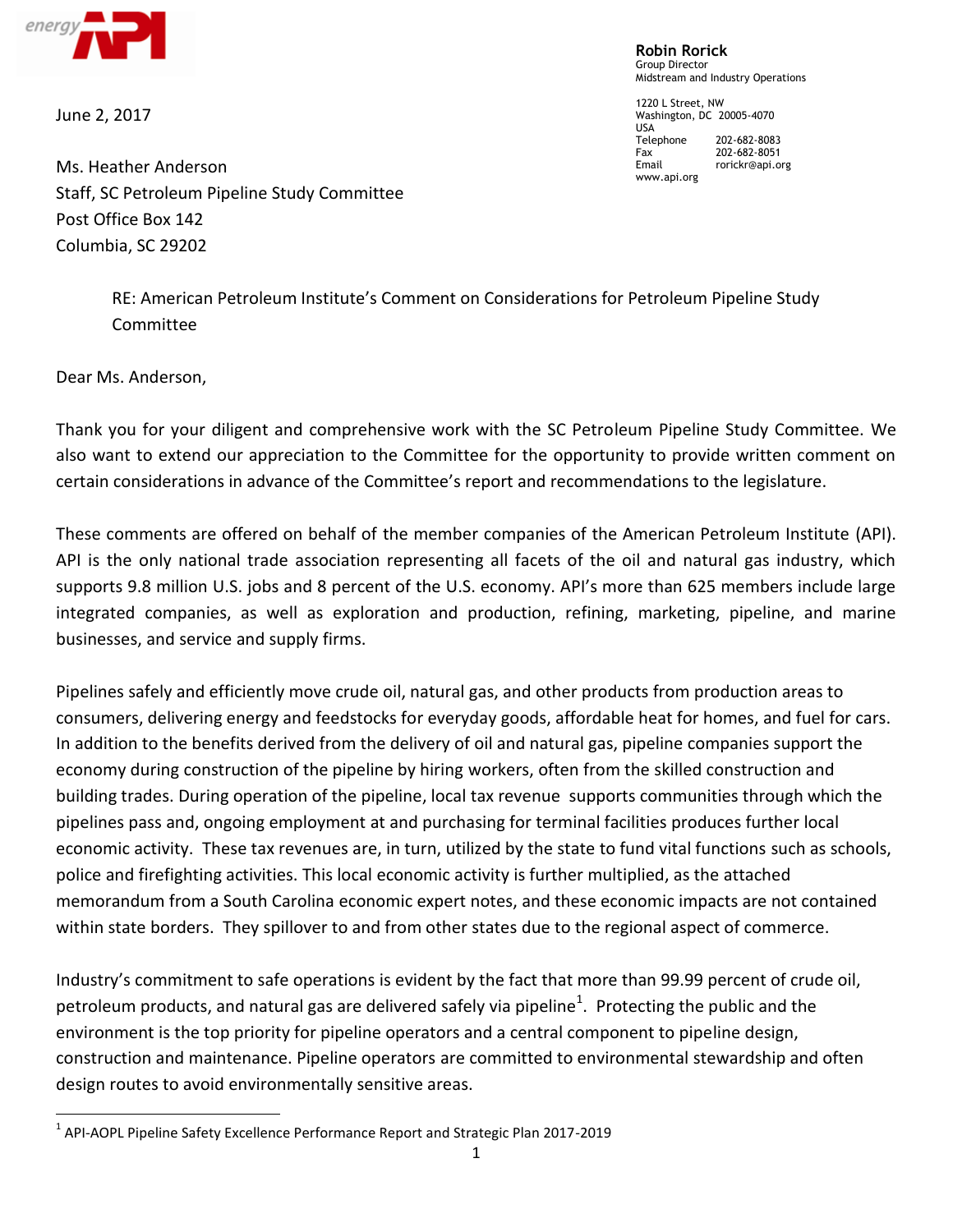

**In response to the Committee's primary question "[s]hould private petroleum pipeline companies be authorized to use eminent domain in South Carolina under limited circumstances after certain regulatory hurdles and other requirements are met?," API answers "YES."**

The periodic use of eminent domain has been critical in building our nation's extensive infrastructure network. Eminent domain has enabled the development of easements, which have been utilized to construct highways, dams, airports, railroads, telephone and electric transmission lines. These projects have become the integrated infrastructure system we rely on daily to communicate with distant relatives, heat our homes and travel to work.

During the surveying and routing of a project, operators meet with landowners and community stakeholders to discuss the proposed route as well as to hear and, wherever possible, address considerations or concerns. The vast majority of the time, agreements over a right-of-way can be reached between the landowner and the pipeline company. Pipeline operators prefer to reach agreements with landowners along the route and seek eminent domain authority only as a last resort. However, in the rare instance where an agreement cannot be reached, eminent domain may be applied by a government entity with jurisdiction. Eminent domain is a tool governments can use to ensure that the benefits to the public outweigh the benefits to the few.

As such, API encourages the Committee to recommend that eminent domain is necessary and appropriate for liquids pipelines because they provide a broad and significant public benefit. From the gasoline that powers cars and trucks, to the jet fuel that enables a globally connected world, to the natural gas liquids that power manufacturing facilities, liquids pipelines provide an immeasurable human benefit so reliable and pervasive that it's often taken for granted.

API, further, encourages the Committee to recommend that South Carolina law categorically recognize the public benefit that liquids pipelines provide, and to provide the right for eminent domain for such pipelines under appropriate conditions. We recommend against using the term "public use" in any legislation because of the risk that a state agency or court might interpret such a term as requiring open and pervasive use of liquids pipelines by the general public.

Liquids pipelines are, in fact, available for use by any interested and qualified shipper. As a practical matter, however, the number of producers that utilize a particular pipeline may be relatively small. Requiring a showing of "public use" might lead the relevant state agency or a reviewing court to conclude that because the nature and character of a liquid pipeline differs from a state highway in terms of how the public uses such a conveyance, the pipeline should not be entitled to eminent domain. To avoid such an outcome and preserve the abundance and affordability of liquids products for South Carolina's citizens, API encourages the Committee to recommend the use of a "public benefit" standard and to categorically recognize the public benefit that liquids pipelines provide.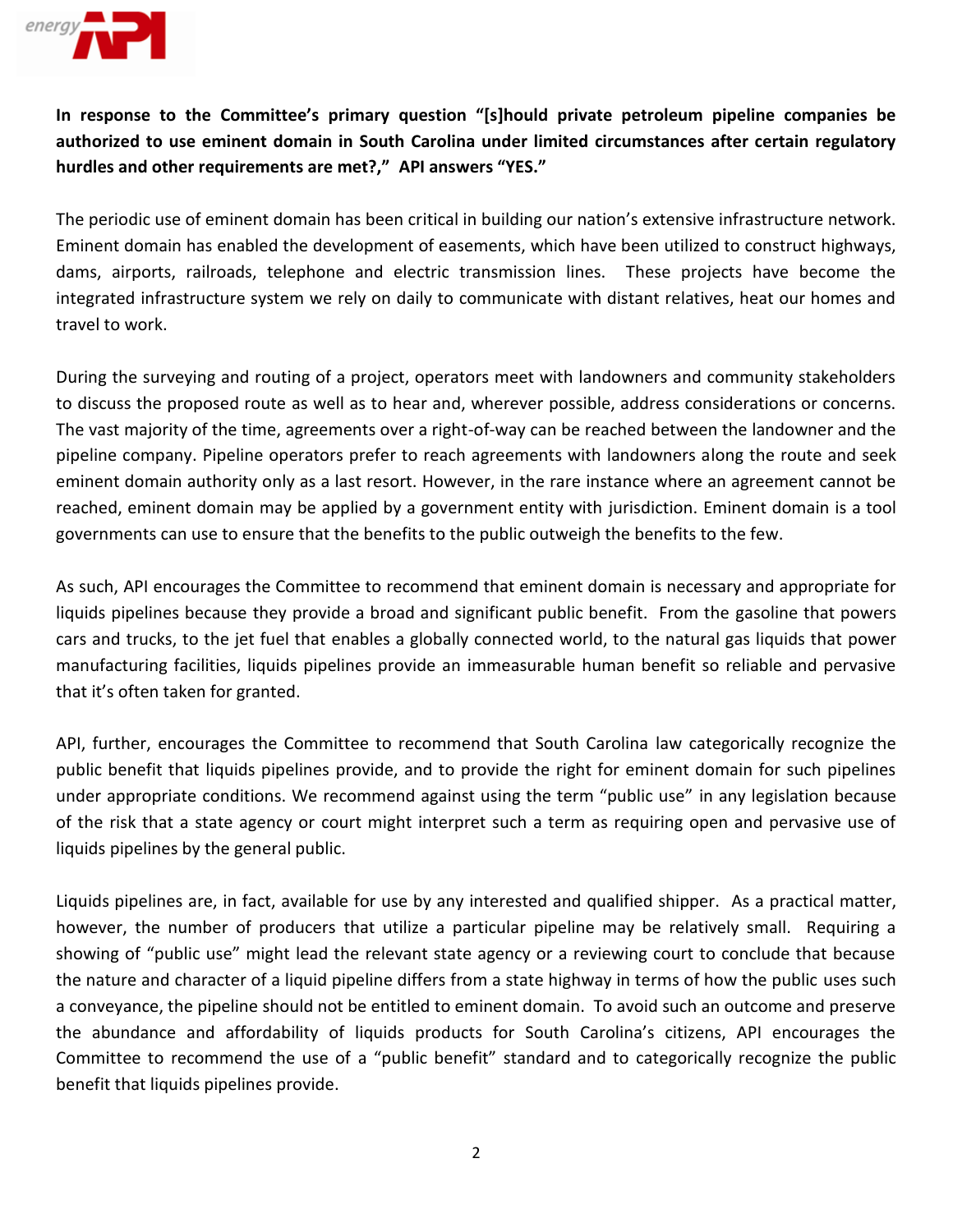

We support an open and transparent process as it relates to the permitting process. Only a court of law can determine the appropriate amount of just compensation. The measure of compensation is typically the fair market value of the property that is taken or limited for public benefit use. Again, pipeline operators prefer to reach agreements with landowners along the route and seek eminent domain authority only as a last resort.

**In response to the Committee's question "[s]hould state agencies be more involved overall in regards with petroleum pipeline [safety/spill] matters?," API responds that the current regulatory structure, from both state and federal perspective, sufficiently addresses these concerns.**

To ensure environmental due-diligence and protection, API and its members, in conjunction with the Association of Oil Pipe Lines (AOPL), is wholly committed to operating liquid pipelines in a safe and reliable manner and in compliance with existing federal and state pipeline regulations. That said, it is understood that sometimes accidents do happen, and in the event of a spill, our operators are committed to a swift and thorough response.

If an event were to occur, the operator would notify the National Response Center (NRC), which would coordinate from the federal level if any response resources are necessary. In addition to the federal notifications, operators would notify Local Emergency Planning Committees (LEPCs), and the State of South Carolina (pursuant to SC Code of Law Title 48 Chapter 43 Articles 3 and 4). Should the South Carolina Department of Health and Environmental Control determine that the spill constitutes an environmental emergency, an order requiring any immediate remedial action DHEC deems necessary could be issued pursuant to SC Code of Law Title 48 Chapter 1 Section 48-1-290. Further, the state's participation in the existing area planning and regional response initiatives gives them a substantive voice both in emergency planning as well as in the actual implementation of a response.

With regard to the costs associated with cleanup after an oil spill, South Carolina has an Emergency Fund (pursuant to Title 48 Chapter 2 Article 3) and additionally would have access to the Oil Spill Liability Trust Fund (OSLTF - https://www.uscg.mil/npfc/about\_npfc/osltf.asp). Therefore, additional funding mechanisms for cost recovery after a spill are not necessary.

Finally, extensive efforts at the federal level exist for pipeline inspections. As such, any state effort would result in duplicative and possibly conflicting compliance endpoints. We support an open and robust emergency prevention, preparedness and response effort supported across the full range of stakeholders, both federal and state. For the reasons outlined above, the current, proven mechanisms and statutory authorities sufficiently address the questions raised.

Again, thank you for the opportunity to provide input for the Committee's consideration. We remain willing to provide further information that may be needed.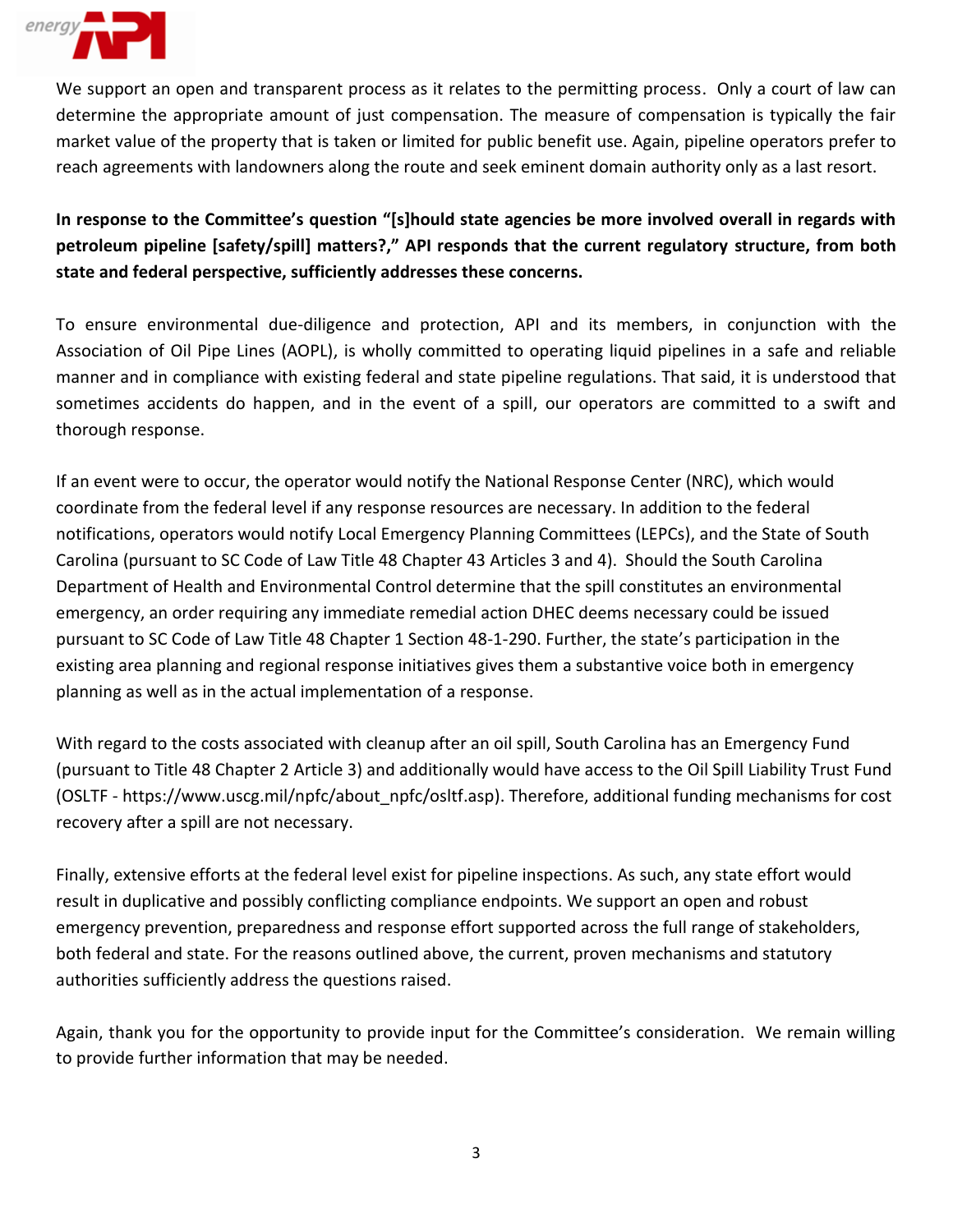

Sincerely,

Roh Reit

Robin Rorick Group Director Midstream and Industry Operations American Petroleum Institute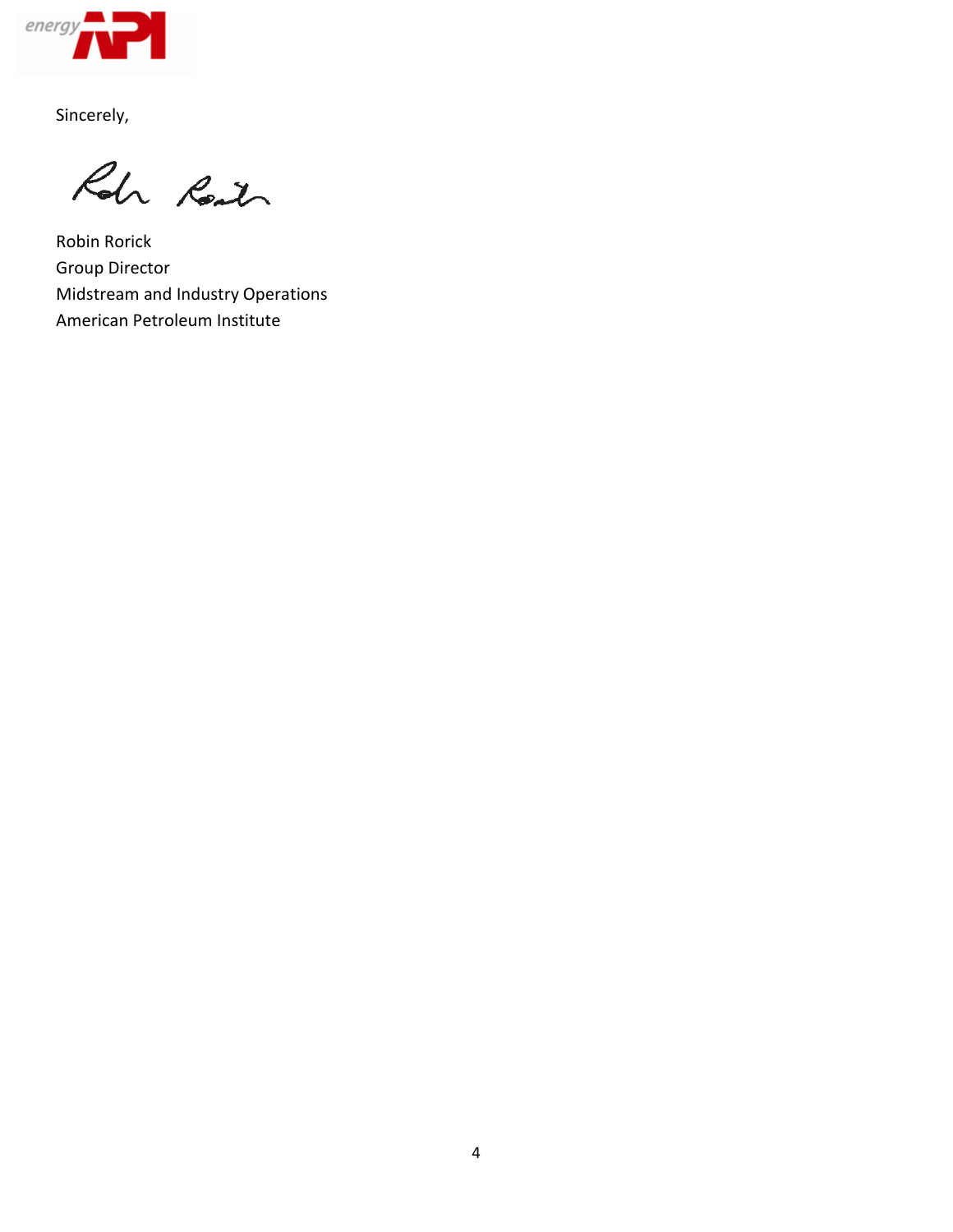

## **MEMORANDUM**

| TO:          | Bonnie Loomis, Executive Director                     |
|--------------|-------------------------------------------------------|
|              | American Petroleum Institute, South Carolina          |
| <b>FROM:</b> | Joseph Von Nessen, Ph.D.                              |
|              | Research Economist                                    |
| DATE:        | June 2, 2017                                          |
| RE:          | Quantifying the Economic Impact of Petroleum Pipeline |
|              | Infrastructure on South Carolina                      |

The purpose of this memorandum is to provide a summary overview of a new study that will be conducted by the Division of Research at the Moore School of Business in the coming months to estimate the economic impact of petroleum pipeline infrastructure on South Carolina. Specifically, this study will examine both the *current* economic impact of existing pipeline infrastructure to the state as well as the *future* economic impact to the state that will likely arise as a result of actively maintaining adequate infrastructure in the presence of steady increases in energy demand. All impact estimates will be reported in terms of total jobs, income, and economic output at both the state and county level.

## *Current Economic Impact of Existing Pipeline Infrastructure*

The current economic impact of existing pipeline infrastructure in South Carolina can be broken down into two components:

| (1) | The economic impact arising from the ongoing            |
|-----|---------------------------------------------------------|
|     | operations of in-state terminal facilities attached to  |
|     | in-state pipeline infrastructure                        |
| (2) | The economic spillover effects arising from the         |
|     | ongoing operations of out-of-state terminal             |
|     | facilities attached to in-state pipeline infrastructure |

The existing pipeline infrastructure that runs through South Carolina has multiple terminal facilities located throughout the state that serve as distribution points for petroleum to both retail outlets and to individual homes in South Carolina. These terminal facilities, like all businesses located throughout the state, generate new economic activity through their procurement of local goods and services as well as through the labor income paid to employees. This initial injection of funding into the local economy then leads to additional rounds of spending through various economic multiplier effects.

Similarly, there are also terminal facilities connected to South Carolina's pipeline infrastructure that are located in other Southeastern states. These serve as